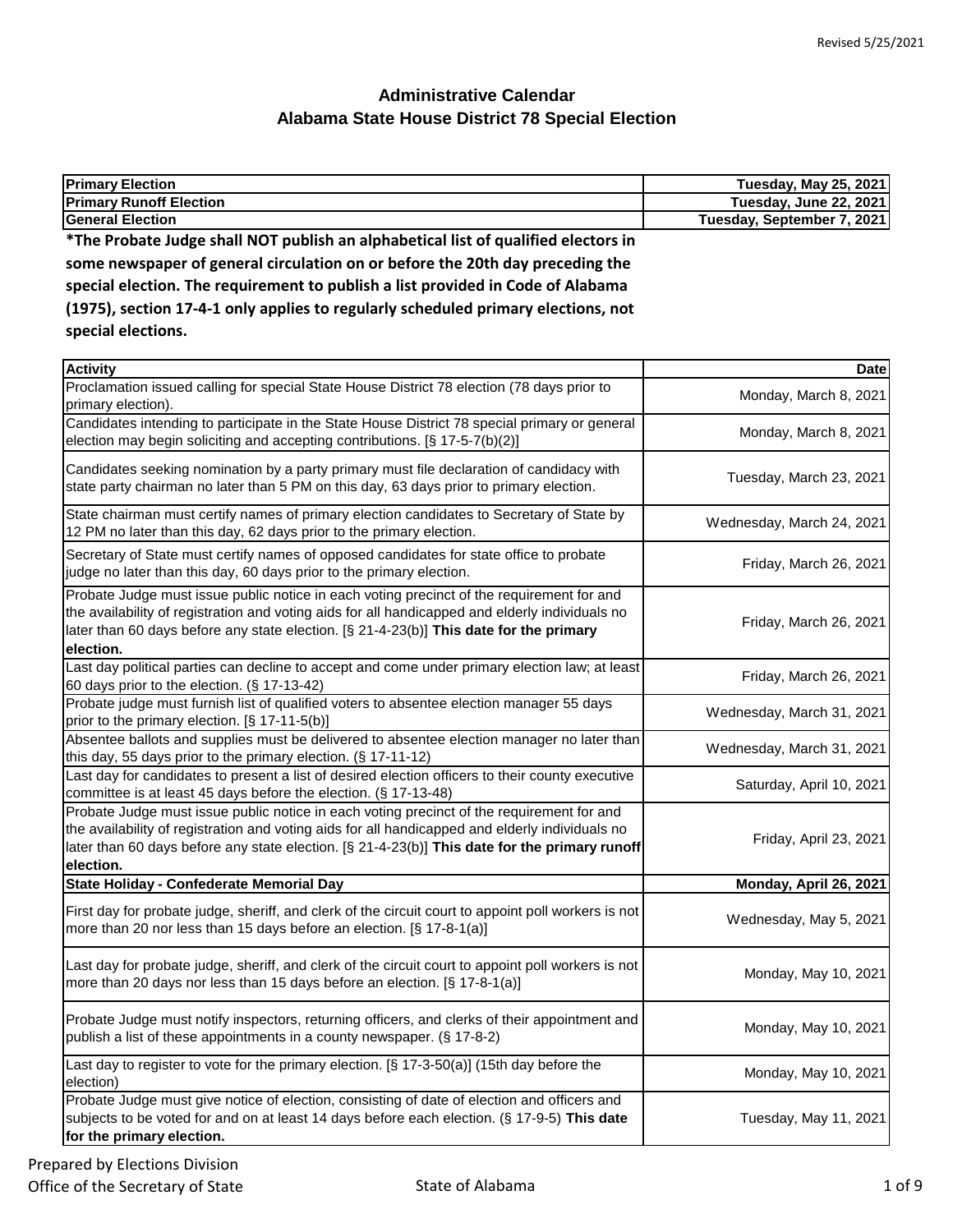| <b>Primary Election</b>                                                            | <b>Tuesday, May 25, 2021</b> |
|------------------------------------------------------------------------------------|------------------------------|
| <b>Primary Runoff Election</b>                                                     | Tuesday, June 22, 2021       |
| <b>General Election</b>                                                            | Tuesday, September 7, 2021   |
| *The Probate Judge shall NOT publish an alphabetical list of qualified electors in |                              |
| some newspaper of general circulation on or before the 20th day preceding the      |                              |
| special election. The requirement to publish a list provided in Code of Alabama    |                              |
| (1975), section 17-4-1 only applies to regularly scheduled primary elections, not  |                              |
| special elections.                                                                 |                              |
|                                                                                    |                              |

| <b>Activity</b>                                                                                                                                                                                                                                                                                                                | <b>Date</b>                  |
|--------------------------------------------------------------------------------------------------------------------------------------------------------------------------------------------------------------------------------------------------------------------------------------------------------------------------------|------------------------------|
| First day election officials may begin testing automatic tabulating equipment for the primary<br>election to ascertain that equipment will correctly count votes cast. (Adm. Rule 307-X-1-.04)                                                                                                                                 | Tuesday, May 11, 2021        |
| First day probate judge may print poll lists or load registration data into electronic poll books<br>for the primary election. (§§ 17-4-2, 17-4-2.1)                                                                                                                                                                           | Saturday, May 15, 2021       |
| For any absentee application received on or after the 8th day prior to the election that does<br>not contain a copy of an approved form of identification, the absentee election manager<br>shall issue a provisional ballot to that voter.                                                                                    | Monday, May 17, 2021         |
| Absentee applications returned by mail must be received no later than 7 days prior to the<br>election. (§ 17-11-3)                                                                                                                                                                                                             | Tuesday, May 18, 2021        |
| An application for a voter who requires emergency treatment by a licensed physician within<br>5 days before an election may be forwarded to the absentee election manager by the<br>applicant or by his or her designee.                                                                                                       | Thursday, May 20, 2021       |
| Last day for authority charged to hold a school of instruction for poll workers. Probate judge<br>must notify these election officials of time and place of instruction school and must publish<br>notice at least 48 hours before instruction school takes place; no less than 5 days prior to<br>the election. [§ 17-8-9(a)] | Thursday, May 20, 2021       |
| Absentee applications returned by hand must be received not less than 5 days prior to the<br>election. (§ 17-11-3)                                                                                                                                                                                                             | Thursday, May 20, 2021       |
| The last day probate judges can deliver election supplies to sheriffs is no less than 3 days<br>before the election. (§ 17-13-9)                                                                                                                                                                                               | Saturday, May 22, 2021       |
| If delivered by hand, absentee ballot must be returned to the absentee election manager no<br>later than the close of the next business day preceding the election. [§ 17-11-18(a)]                                                                                                                                            | Monday, May 24, 2021         |
| <b>Primary Election</b>                                                                                                                                                                                                                                                                                                        | <b>Tuesday, May 25, 2021</b> |
| Absentee ballots being returned by mail to the absentee election manager must be received<br>no later than noon on this day. [§ 17-11-18(a)]                                                                                                                                                                                   | Tuesday, May 25, 2021        |
| Last day for military and other UOCAVA voters in the primary to postmark an absentee<br>ballot returned by mail to the Absentee Election Manager. [§ 17-11-18(b)]                                                                                                                                                              | Tuesday, May 25, 2021        |
| The medical emergency designee must deliver absentee ballot to absentee election<br>manager no later than noon on this day. [§§ 17-11-18(a), 17-11-3(c)]                                                                                                                                                                       | Tuesday, May 25, 2021        |
| Inspector or returning officer must deliver the ballots and returns to the sheriff. (§ 17-13-12)                                                                                                                                                                                                                               | Tuesday, May 25, 2021        |
| Last day to file petition with probate judge for county offices and with Secretary of State to<br>obtain ballot access as an independent candidate; no later than 5 PM on the day of the<br>primary election. (§ 17-9-3)                                                                                                       | Tuesday, May 25, 2021        |
| Last day to file petitions with the Secretary of State for minor/third parties to gain ballot<br>access as a political party no later than 5 PM on the day of the primary election. [§ 17-6-<br>22(a)(1)                                                                                                                       | Tuesday, May 25, 2021        |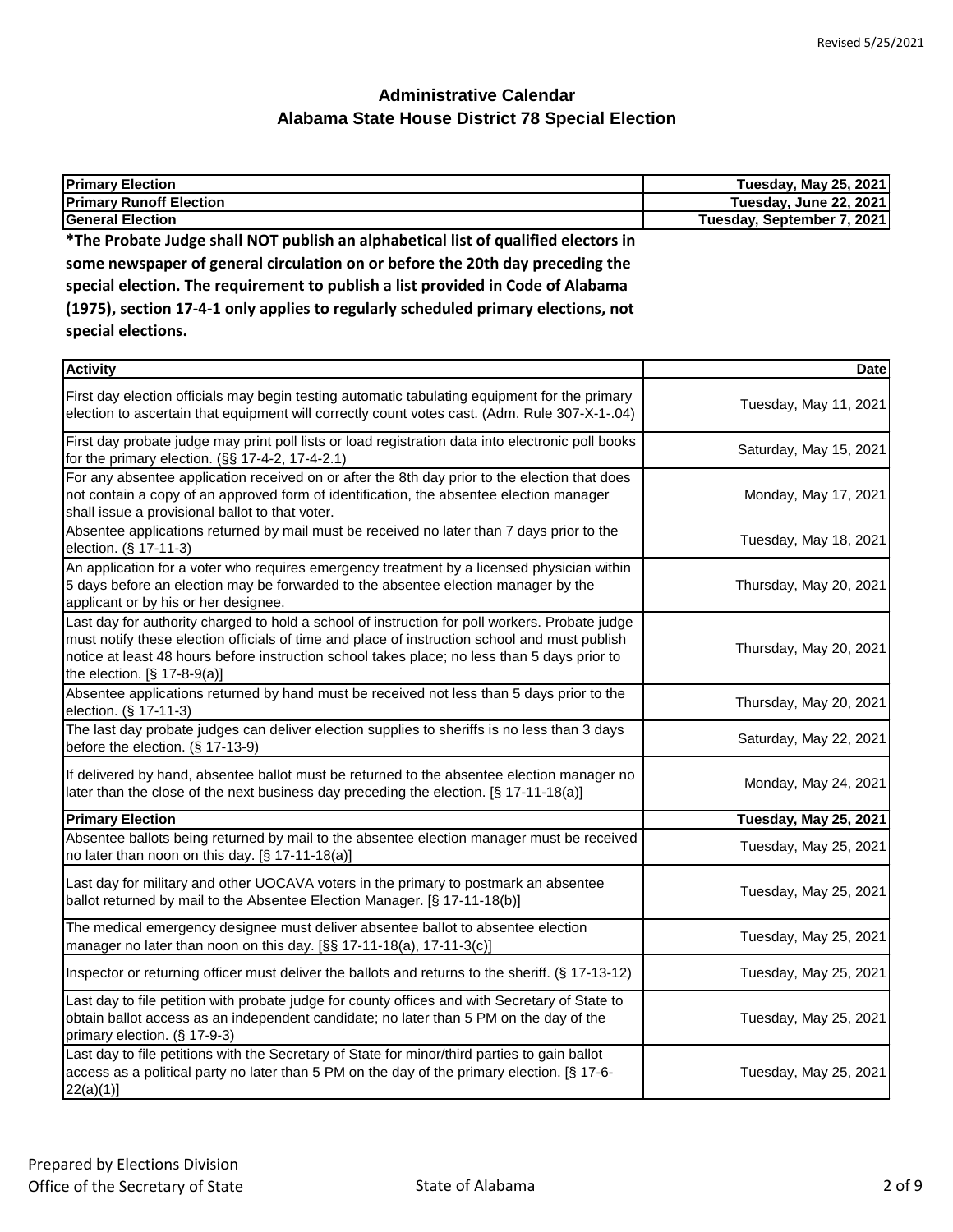| <b>Primary Election</b>                                                                                                                                                            | <b>Tuesday, May 25, 2021</b> |
|------------------------------------------------------------------------------------------------------------------------------------------------------------------------------------|------------------------------|
| <b>Primary Runoff Election</b>                                                                                                                                                     | Tuesday, June 22, 2021       |
| <b>General Election</b>                                                                                                                                                            | Tuesday, September 7, 2021   |
| *The Probate Judge shall NOT publish an alphabetical list of qualified electors in                                                                                                 |                              |
| some newspaper of general circulation on or before the 20th day preceding the                                                                                                      |                              |
| special election. The requirement to publish a list provided in Code of Alabama                                                                                                    |                              |
| (1975), section 17-4-1 only applies to regularly scheduled primary elections, not                                                                                                  |                              |
| special elections.                                                                                                                                                                 |                              |
|                                                                                                                                                                                    |                              |
| <b>Activity</b>                                                                                                                                                                    | <b>Date</b>                  |
| Sheriff must deliver certificate of returns to chairman of county executive committee of each                                                                                      |                              |
| political party participating in primary election by 10 AM on the Wednesday following the<br>election. [§ 17-13-14(a)]                                                             | Wednesday, May 26, 2021      |
| The written affirmations of provisional voters, inspector challenge statements, and voter                                                                                          |                              |
| reidentification forms must be delivered by the sheriff to the board of registrars by noon on                                                                                      | Wednesday, May 26, 2021      |
| the day following the election. [§ 17-10-2(d)]                                                                                                                                     |                              |
| Deadline for voters whose ballot became provisional due to lack of identification to provide                                                                                       |                              |
| identification (or provisional ballot and identification) including the address and telephone                                                                                      | Friday, May 28, 2021         |
| number of the voter to the board of registrars no later than 5 PM. [§ 17-10-2(a)(3)]                                                                                               |                              |
| Last day candidates who would be eligible to be placed on primary runoff ballot can decline                                                                                        |                              |
| to have his/her name placed on ballot; no more than 3 days after holding the first primary. (§                                                                                     | Friday, May 28, 2021         |
| $17-13-19$                                                                                                                                                                         |                              |
| <b>State Holiday - National Memorial Day</b>                                                                                                                                       | <b>Monday, May 31, 2021</b>  |
| Absentee ballots submitted by UOCAVA voters must be accepted until noon this day. Ballot                                                                                           |                              |
| must have been postmarked no later than election day and meet other absentee ballot                                                                                                | Tuesday, June 1, 2021        |
| requirements to be counted. [§ 17-11-18(b)]                                                                                                                                        |                              |
| County executive committee must meet no later than noon on the Tuesday following the                                                                                               |                              |
| primary to receive, canvass, and tabulate returns by precinct and publicly declare results. (§                                                                                     | Tuesday, June 1, 2021        |
| $17-13-17$<br>The board of registrars must deliver the provisional voter affirmations and inspector                                                                                |                              |
| challenge statements, with the certified findings attached, to the judge of probate no later                                                                                       | Tuesday, June 1, 2021        |
| than noon, 7 days after the election. [§ 17-10-2(e)]                                                                                                                               |                              |
|                                                                                                                                                                                    |                              |
| The canvassing board shall tabulate provisional ballots which have been certified by the                                                                                           |                              |
| board of registrars at noon 7 days after the election. The canvassing board must certify the                                                                                       | Tuesday, June 1, 2021        |
| results of the provisional votes cast and must post one copy in the courthouse and must<br>seal one copy into a container designated for each political party. [§ 17-10-2(f)]      |                              |
|                                                                                                                                                                                    |                              |
| Chairman of county executive committee must certify to chairman of state executive                                                                                                 |                              |
| committee a statement and tabulation by precinct of results of primary 7 days following the                                                                                        | Tuesday, June 1, 2021        |
| election. (§ 17-13-17)                                                                                                                                                             |                              |
| Chairman of state executive committee must meet no later than noon on this day, 8 days<br>following the primary, to certify to Secretary of State and chairman of county executive |                              |
| committee must certify to probate judge names of candidates to be placed on primary runoff                                                                                         | Wednesday, June 2, 2021      |
| ballot. (§ 17-13-17)                                                                                                                                                               |                              |
| State executive committee must meet and receive, canvass, and tabulate returns and                                                                                                 |                              |
| provide Secretary of State with state primary election returns by precinct, no later than noon,                                                                                    | Wednesday, June 2, 2021      |
| 8 days following the primary. (§ 17-13-17)                                                                                                                                         |                              |
| The Secretary of State shall, within two business days from the date the certification is                                                                                          |                              |
| received from the chair of the state executive committee, certify to the probate judge of any                                                                                      | Friday, June 4, 2021         |
| county where a second primary election is to be held the name or names of the candidates                                                                                           |                              |
| certified. [§ 17-13-18(b)]                                                                                                                                                         |                              |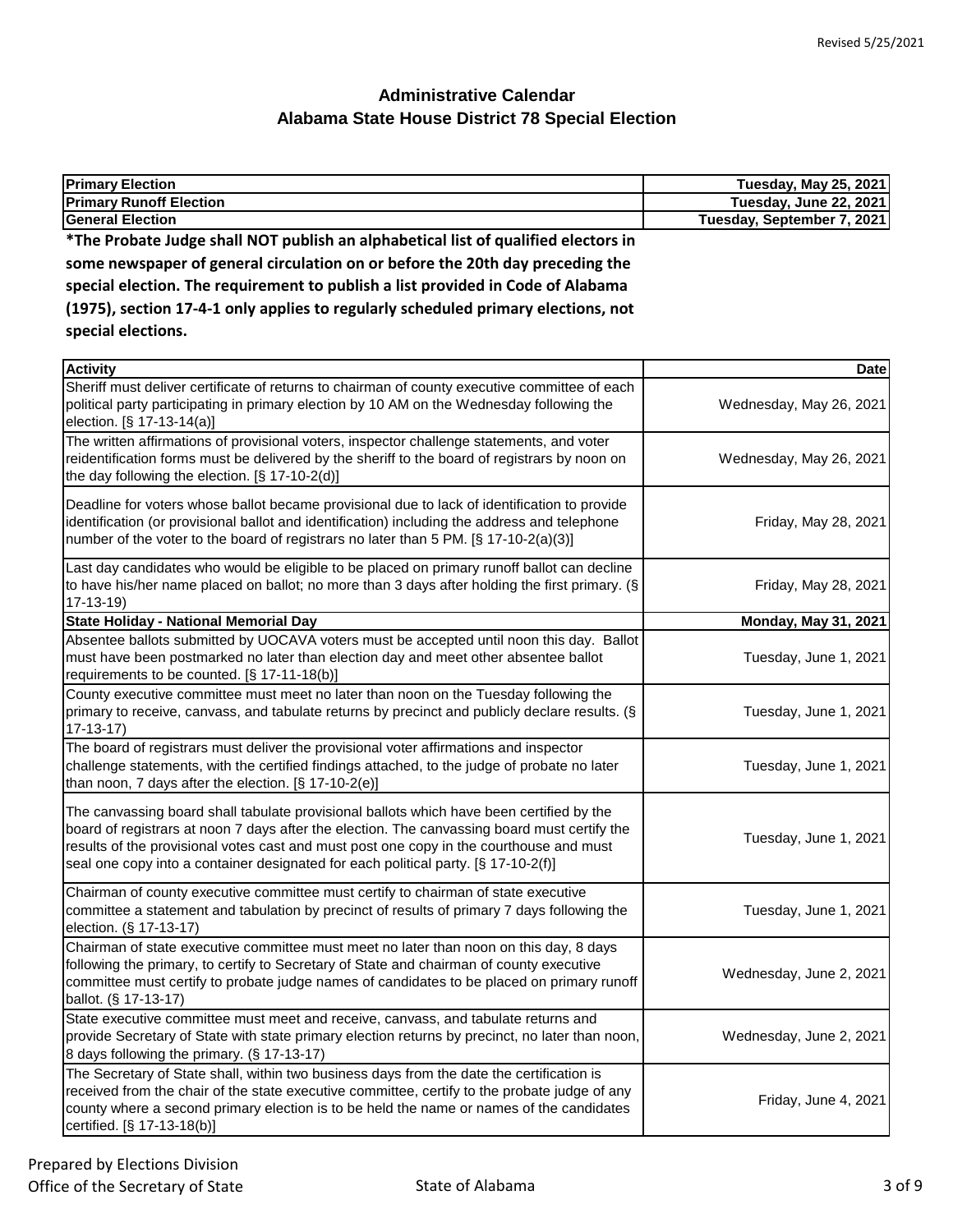| <b>Primary Election</b>                                                            | Tuesday, May 25, 2021      |
|------------------------------------------------------------------------------------|----------------------------|
| <b>Primary Runoff Election</b>                                                     | Tuesday, June 22, 2021     |
| <b>General Election</b>                                                            | Tuesday, September 7, 2021 |
| *The Probate Judge shall NOT publish an alphabetical list of qualified electors in |                            |
| some newspaper of general circulation on or before the 20th day preceding the      |                            |
| special election. The requirement to publish a list provided in Code of Alabama    |                            |

|                    |  | (1975), section 17-4-1 only applies to regularly scheduled primary elections, not |
|--------------------|--|-----------------------------------------------------------------------------------|
| special elections. |  |                                                                                   |

| <b>Activity</b>                                                                                                                                                                                                                             | Date                     |
|---------------------------------------------------------------------------------------------------------------------------------------------------------------------------------------------------------------------------------------------|--------------------------|
| Last day to register to vote for the primary runoff election. [§ 17-3-50(a)]                                                                                                                                                                | Monday, June 7, 2021     |
| State Holiday - Jefferson Davis' Birthday                                                                                                                                                                                                   | Monday, June 7, 2021     |
| Absentee ballots and supplies for primary runoff must be delivered to absentee election<br>manager 14 days after the primary. (§ 17-11-12)                                                                                                  | Tuesday, June 8, 2021    |
| Probate judge must give notice of election, consisting of date of election and officers and<br>subjects to be voted for and on at least 14 days before each election. (§ 17-9-5) This date<br>for the primary runoff election.              | Tuesday, June 8, 2021    |
| First day election officials may begin testing automatic tabulating equipment for the primary<br>runoff election to ascertain that equipment will correctly count votes cast. (Adm. Rule 307-X-<br>$1-.04)$                                 | Tuesday, June 8, 2021    |
| First day probate judge may print poll lists or load registration data into electronic poll books<br>for the primary runoff election. (§§ 17-4-2, 17-4-2.1)                                                                                 | Saturday, June 12, 2021  |
| For any absentee application received on or after the 8th day prior to the election that does<br>not contain a copy of an approved form of identification, the absentee election manager<br>shall issue a provisional ballot to that voter. | Monday, June 14, 2021    |
| Absentee applications returned by mail must be received no later than 7 days prior to the<br>election. (§ 17-11-3)                                                                                                                          | Tuesday, June 15, 2021   |
| An application for a voter who requires emergency treatment by a licensed physician within<br>5 days before an election may be forwarded to the absentee election manager by the<br>applicant or by his or her designee.                    | Thursday, June 17, 2021  |
| Absentee applications returned by hand must be received not less than 5 days prior to the<br>election. (§ 17-11-3)                                                                                                                          | Thursday, June 17, 2021  |
| The last day probate judges can deliver election supplies to sheriffs is not less than 3 days<br>before the election. (§ 17-13-9)                                                                                                           | Saturday, June 19, 2021  |
| If delivered by hand, absentee ballot must be returned to the absentee election manager no<br>later than the close of business on the last business day prior to the election. [§ 17-11-18(a)]                                              | Monday, June 21, 2021    |
| <b>Primary Runoff Election</b>                                                                                                                                                                                                              | Tuesday, June 22, 2021   |
| Absentee ballots being returned by mail to the absentee election manager must be received<br>no later than noon on this day. [§ 17-11-18(a)]                                                                                                | Tuesday, June 22, 2021   |
| The inspector or returning officer must deliver the ballots and returns to the Sheriff. (§ 17-13-<br>12)                                                                                                                                    | Tuesday, June 22, 2021   |
| Last day for military and other UOCAVA voters in the primary runoff to postmark an<br>absentee ballot returned by mail to the Absentee Election Manager. [§ 17-11-18(b)]                                                                    | Tuesday, June 22, 2021   |
| The medical emergency designee must deliver absentee ballot to absentee election<br>manager no later than noon on this day. [§§ 17-11-18(a), 17-11-3(c)]                                                                                    | Tuesday, June 22, 2021   |
| Sheriff must deliver certificate of returns to chairman of county executive committee of each<br>political party participating in primary runoff election by 10 AM on the Wednesday following<br>the primary runoff. $[§ 17-13-14(a)]$      | Wednesday, June 23, 2021 |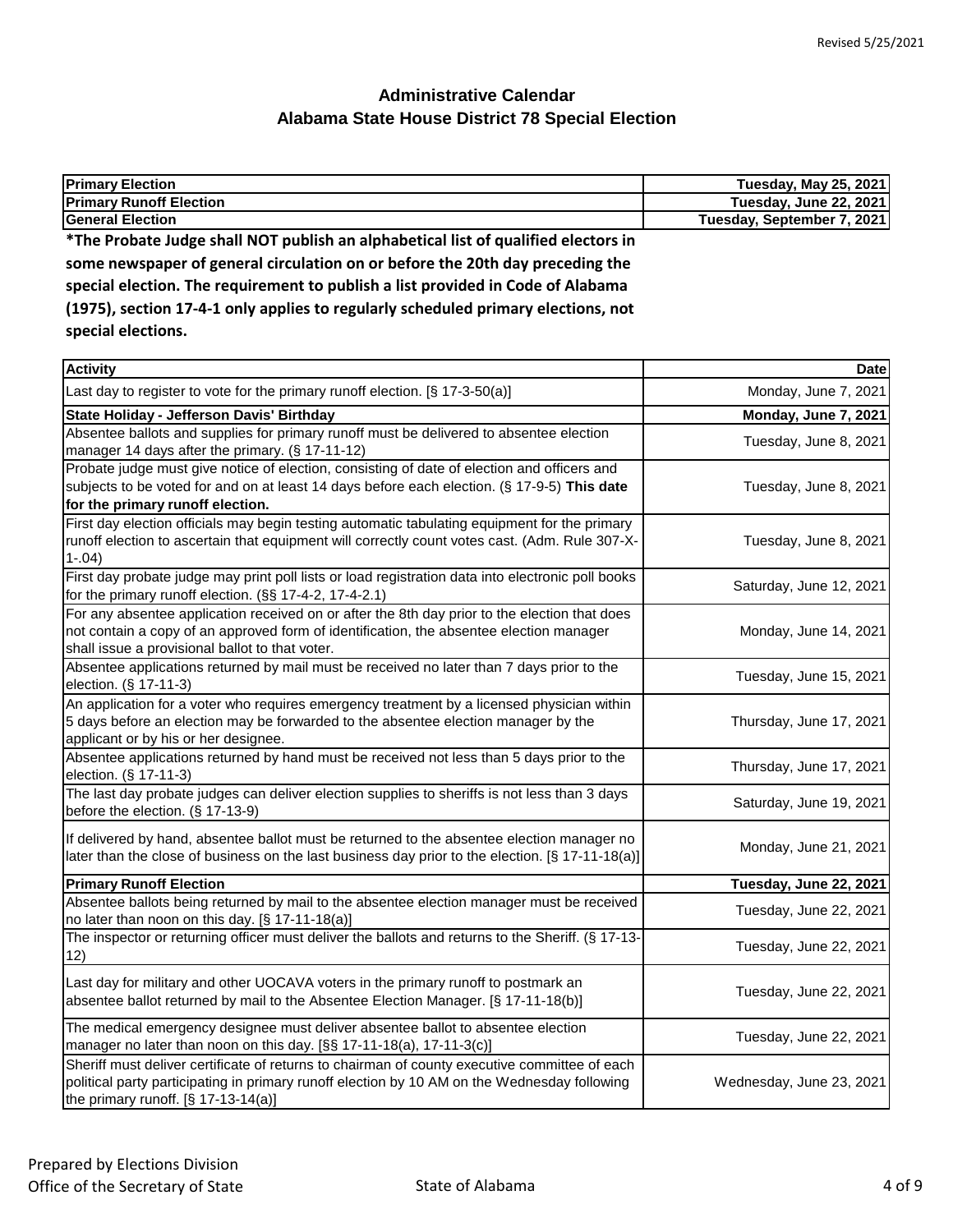| <b>Primary Election</b>                                                                                                                                                                                                                                                                                                                                                    | <b>Tuesday, May 25, 2021</b> |
|----------------------------------------------------------------------------------------------------------------------------------------------------------------------------------------------------------------------------------------------------------------------------------------------------------------------------------------------------------------------------|------------------------------|
| <b>Primary Runoff Election</b>                                                                                                                                                                                                                                                                                                                                             | Tuesday, June 22, 2021       |
| <b>General Election</b>                                                                                                                                                                                                                                                                                                                                                    | Tuesday, September 7, 2021   |
| *The Probate Judge shall NOT publish an alphabetical list of qualified electors in                                                                                                                                                                                                                                                                                         |                              |
| some newspaper of general circulation on or before the 20th day preceding the                                                                                                                                                                                                                                                                                              |                              |
| special election. The requirement to publish a list provided in Code of Alabama                                                                                                                                                                                                                                                                                            |                              |
| (1975), section 17-4-1 only applies to regularly scheduled primary elections, not                                                                                                                                                                                                                                                                                          |                              |
| special elections.                                                                                                                                                                                                                                                                                                                                                         |                              |
|                                                                                                                                                                                                                                                                                                                                                                            |                              |
| <b>Activity</b>                                                                                                                                                                                                                                                                                                                                                            | <b>Date</b>                  |
| The written affirmations of provisional voters, inspector challenge statements, and voter<br>reidentification forms must be delivered by the sheriff to the board of registrars by noon on<br>the day following the election. [§ 17-10-2(d)]                                                                                                                               | Wednesday, June 23, 2021     |
| Deadline for voters whose ballot became provisional due to lack of identification to provide<br>identification (or provisional ballot and identification) including the address and telephone<br>number of the voter to the board of registrars no later than 5 PM. [§ 17-10-2(a)(3)]                                                                                      | Friday, June 25, 2021        |
| Last day for Absentee Election Manager to receive a ballot cast by military or other<br>UOCAVA voters and returned by mail for the primary runoff election. Ballots must have been<br>postmarked no later than election day and meet other absentee ballot requirements to be<br>counted. [§ 17-11-18(b)]                                                                  | Tuesday, June 29, 2021       |
| The board of registrars must deliver the provisional voter affirmations and inspector<br>challenge statements, with the certified findings attached, to the probate judge no later than<br>noon, 7 days after the election. [§ 17-10-2(e)]                                                                                                                                 | Tuesday, June 29, 2021       |
| At noon, the canvassing board shall tabulate provisional ballots which have been certified by<br>the board of registrars. The canvassing board must certify the results of the provisional<br>votes cast and must post one copy in the courthouse and must seal one copy into a<br>container designated for each political party 7 days after the election. [§ 17-10-2(f)] | Tuesday, June 29, 2021       |
| Last day for county executive committee to meet and receive, canvass, and tabulate returns<br>by precinct and publicly declare results of primary runoff election is no later than the second<br>Friday after the primary runoff election. [§ 17-13-18(d)]                                                                                                                 | Friday, July 2, 2021         |
| State Holiday - Independence Day Recognized                                                                                                                                                                                                                                                                                                                                | Monday, July 5, 2021         |
| Last day for chairman of county executive committee to meet and certify to chairman of<br>state executive committee a statement and tabulation by precincts of results of primary<br>runoff is the second Monday following runoff, no later than noon. [§ 17-13-18(d)]                                                                                                     | Monday, July 5, 2021         |
| State executive committee must meet at state capitol and receive, canvass, and tabulate<br>returns and provide Secretary of State with primary runoff election returns by precinct on the<br>third Wednesday following primary runoff election. [§ 17-13-18(d)]                                                                                                            | Wednesday, July 7, 2021      |
| Chairman of state executive committee must certify names of those who have been<br>nominated in first or second primary election as candidates of his/her party to Secretary of<br>State no later than noon on the third Wednesday following the runoff. [§ 17-13-18(d)]                                                                                                   | Wednesday, July 7, 2021      |
| Secretary of State must certify names of opposed candidates to be placed on the general<br>election ballot to the probate judge no later than this day. (§ 17-6-21)                                                                                                                                                                                                        | Friday, July 9, 2021         |
| Probate judge must issue public notice in each voting precinct of the requirement for and<br>the availability of registration and voting aids for all handicapped and elderly individuals not<br>later than 60 days before any state election. [§ 21-4-23(b)] This date for the general<br>election.                                                                       | Friday, July 9, 2021         |

Last day for probate judge to furnish list of qualified voters to absentee election manager is Last day for probate judge to furnish list of qualified voters to absentee election manager is<br>55 days prior to the general election. [§ 17-11-5(b)]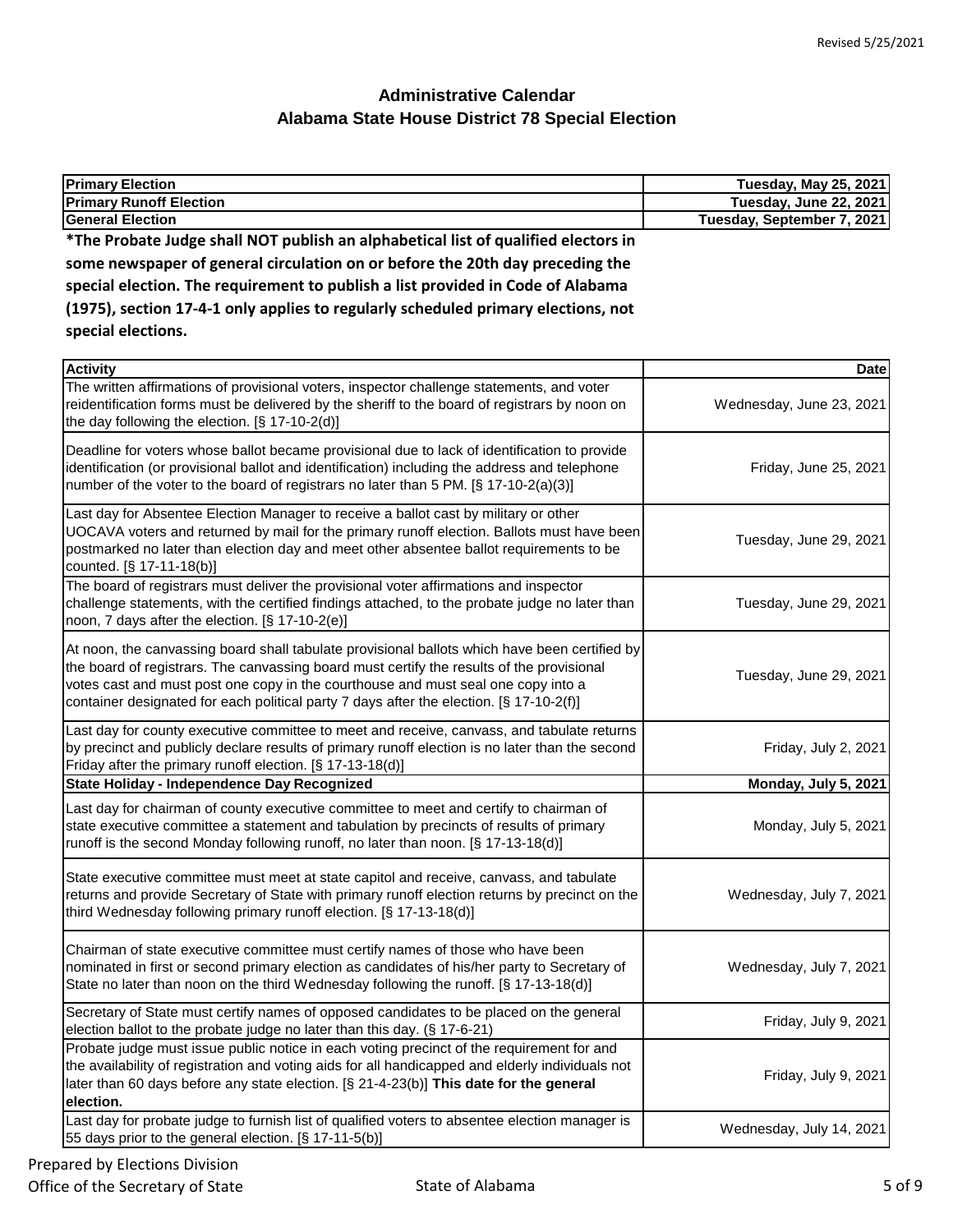| <b>Primary Election</b>                                                            | Tuesday, May 25, 2021      |
|------------------------------------------------------------------------------------|----------------------------|
| <b>Primary Runoff Election</b>                                                     | Tuesday, June 22, 2021     |
| <b>General Election</b>                                                            | Tuesday, September 7, 2021 |
| *The Probate Judge shall NOT publish an alphabetical list of qualified electors in |                            |
| some newspaper of general circulation on or before the 20th day preceding the      |                            |
| special election. The requirement to publish a list provided in Code of Alabama    |                            |
| (1975), section 17-4-1 only applies to regularly scheduled primary elections, not  |                            |

**special elections.**

| <b>Activity</b>                                                                                                                                                                                                                                                                                                                                                                                      | <b>Date</b>                 |
|------------------------------------------------------------------------------------------------------------------------------------------------------------------------------------------------------------------------------------------------------------------------------------------------------------------------------------------------------------------------------------------------------|-----------------------------|
| Absentee ballots and supplies must be delivered to absentee election manager no later than<br>55 days prior to the general election. (§ 17-11-2)                                                                                                                                                                                                                                                     | Wednesday, July 14, 2021    |
| Absentee election manager must file list of applications for absentee ballots from primary<br>election with probate judge 60 days after the primary. [§ 17-11-5(c)]                                                                                                                                                                                                                                  | Saturday, July 24, 2021     |
| First day for probate judge, sheriff, and clerk of the circuit court to appoint poll workers no<br>more than 20 nor less than 15 days before an election. [§ 17-8-1(a)]                                                                                                                                                                                                                              | Wednesday, August 18, 2021  |
| Absentee election manager must file list of applications for absentee ballots from primary<br>runoff election with probate judge 60 days after the election. [§ 17-11-5(c)]                                                                                                                                                                                                                          | Saturday, August 21, 2021   |
| Last day for probate judge, sheriff, and clerk of the circuit court to appoint poll workers no<br>more than 20 nor less than 15 days before an election. [§ 17-8-1(a)] Probate judge must<br>notify inspectors and returning officers of their appointment and publish a list of these<br>appointments in a county newspaper no more than 20 nor less than 15 days before an<br>election. (§ 17-8-2) | Monday, August 23, 2021     |
| Last day to register to vote for general election. [§ 17-3-50(a)] (15th day before the election)                                                                                                                                                                                                                                                                                                     | Monday, August 23, 2021     |
| Last day for probate judge to give notice of general election, consisting of date of election<br>and officers and subjects to be voted for and on at least 14 days before each election. (§ 17-<br>9-5) This date for the general election.                                                                                                                                                          | Tuesday, August 24, 2021    |
| First day election officials may begin testing automatic tabulating equipment for the general<br>election to ascertain that equipment will correctly count votes cast. (Adm. Rule 307-X-1-.04)                                                                                                                                                                                                       | Tuesday, August 24, 2021    |
| First day probate judge may print poll lists or load registration data into electronic poll books<br>for the general election. (§§ 17-4-2, 17-4-2.1)                                                                                                                                                                                                                                                 | Saturday, August 28, 2021   |
| For any absentee application received on or after the 8th day prior to the election that does<br>not contain a copy of an approved form of identification, the absentee election manager<br>shall issue a provisional ballot to that voter.                                                                                                                                                          | Monday, August 30, 2021     |
| Absentee applications returned by mail must be received no later than 7 days prior to the<br>election. (§ 17-11-3)                                                                                                                                                                                                                                                                                   | Tuesday, August 31, 2021    |
| An application for a voter who requires emergency treatment by a licensed physician within<br>5 days before an election may be forwarded to the absentee election manager by the<br>applicant or by his or her designee.                                                                                                                                                                             | Thursday, September 2, 2021 |
| Last day for authority charged to hold a school of instruction for poll workers. Probate judge<br>must notify these election officials of time and place of instruction school and must publish<br>notice at least 48 hours before instruction school takes place; not less than 5 days prior to<br>the election. $[§ 17-8-9(a)]$                                                                    | Thursday, September 2, 2021 |
| Absentee applications returned by hand must be received not less than 5 days prior to the<br>election. (§ 17-11-3)                                                                                                                                                                                                                                                                                   | Thursday, September 2, 2021 |
| An application for a voter who requires emergency treatment by a licensed physician within<br>5 days before an election may be forwarded to the absentee election manager by the<br>applicant or by his or her designee.                                                                                                                                                                             | Thursday, September 2, 2021 |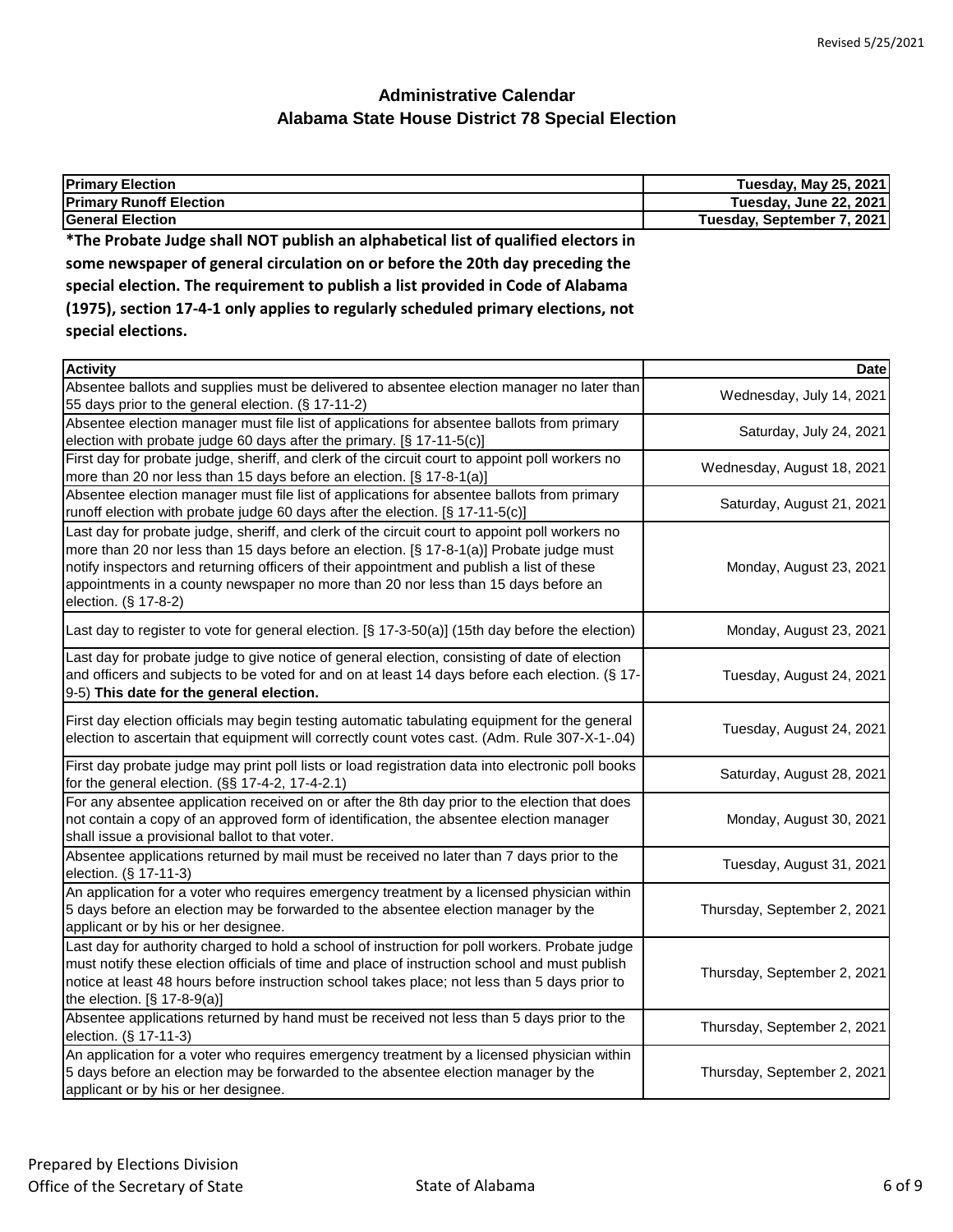| <b>Primary Election</b>                                                            | <b>Tuesday, May 25, 2021</b> |
|------------------------------------------------------------------------------------|------------------------------|
| <b>Primary Runoff Election</b>                                                     | Tuesday, June 22, 2021       |
| <b>General Election</b>                                                            | Tuesday, September 7, 2021   |
| *The Probate Judge shall NOT publish an alphabetical list of qualified electors in |                              |
| some newspaper of general circulation on or before the 20th day preceding the      |                              |
| special election. The requirement to publish a list provided in Code of Alabama    |                              |
| (1975), section 17-4-1 only applies to regularly scheduled primary elections, not  |                              |
| special elections.                                                                 |                              |
| .                                                                                  |                              |

| <b>Activity</b>                                                                                                                                                                                                                                                                                                                                                                                                                                                                                                                                                                                                                                                  | <b>Date</b>                  |
|------------------------------------------------------------------------------------------------------------------------------------------------------------------------------------------------------------------------------------------------------------------------------------------------------------------------------------------------------------------------------------------------------------------------------------------------------------------------------------------------------------------------------------------------------------------------------------------------------------------------------------------------------------------|------------------------------|
| Last day to hand-deliver an absentee ballot to the absentee election manager is the date<br>prior to the day of the election. [§ 17-11-18(a)] Due to State Holiday on Monday.                                                                                                                                                                                                                                                                                                                                                                                                                                                                                    | Friday, September 3, 2021    |
| Last day probate judge can deliver election supplies to sheriff is not less than 3 days before<br>the election. (§ 17-13-9)                                                                                                                                                                                                                                                                                                                                                                                                                                                                                                                                      | Saturday, September 4, 2021  |
| The chair of each local political party as defined in Section 17-13-40, any person whose<br>name is on the ballot as an independent, and any announced or known write-in candidates<br>shall be given a minimum of 24 hours notice of the time and place where the canvassing<br>board will meet to determine the number of write-in votes cast for each office on the ballot,<br>ballot image, results tape, or other media prescribed by the Secretary of State by<br>administrative rule and shall be permitted to be present when the determination is made. [§<br>$17 - 6 - 28(c)$                                                                          | Monday, September 6, 2021    |
| State Holiday - Labor Day                                                                                                                                                                                                                                                                                                                                                                                                                                                                                                                                                                                                                                        | Monday, September 6, 2021    |
| <b>General Election</b>                                                                                                                                                                                                                                                                                                                                                                                                                                                                                                                                                                                                                                          | Tuesday, September 7, 2021   |
| Absentee ballots being returned by mail to the absentee election manager must be received<br>no later than noon on this day. [§ 17-11-18(a)]                                                                                                                                                                                                                                                                                                                                                                                                                                                                                                                     | Tuesday, September 7, 2021   |
| Last day for military and other UOCAVA voters in the general election to postmark an<br>absentee ballot returned by mail to the Absentee Election Manager. [§ 17-11-18(b)]                                                                                                                                                                                                                                                                                                                                                                                                                                                                                       | Tuesday, September 7, 2021   |
| No later than noon, the medical emergency designee must deliver absentee ballot to<br>absentee election manager. [§§ 17-11-18(a), 17-11-3(c)]                                                                                                                                                                                                                                                                                                                                                                                                                                                                                                                    | Tuesday, September 7, 2021   |
| Inspectors or returning officer must deliver ballots and returns to sheriff. (§ 17-12-8)                                                                                                                                                                                                                                                                                                                                                                                                                                                                                                                                                                         | Tuesday, September 7, 2021   |
| Upon the closing of the polls, all write-in votes, which may be in the form of a ballot or, if an<br>electronic voting system is utilized in the polling place, a ballot image, results tape, or other<br>media as prescribed by the Secretary of State by administrative rule, from each polling<br>place in the county shall be returned to a central location in the county as determined by the<br>probate judge where the canvassing board shall determine the number of write-in votes cast<br>for each office on the ballot, ballot image, results tape, or other media as prescribed by the<br>Secretary of State by administrative rule. [§ 17-6-28(c)] | Tuesday, September 7, 2021   |
| The written affirmations of provisional voters, inspector challenge statements, and voter<br>reidentification forms must be delivered by the sheriff to the board of registrars by noon on<br>the day following the election. [§ 17-10-2(d)]                                                                                                                                                                                                                                                                                                                                                                                                                     | Wednesday, September 8, 2021 |
| Deadline for voters whose ballot became provisional due to lack of identification to provide<br>identification (or provisional ballot and identification) including the address and telephone<br>number of the voter to the board of registrars no later than 5 PM. [§ 17-10-2(a)(3)]                                                                                                                                                                                                                                                                                                                                                                            | Friday, September 10, 2021   |
| The county canvassing board must prepare and transmit to the Secretary of State a written<br>report itemizing the number of write-in votes cast for each separate federal or state office<br>and the total votes cast for each of the candidates (top two) receiving the greatest number<br>of votes for that office. [§ 17-6-28(c)]                                                                                                                                                                                                                                                                                                                             | Friday, September 10, 2021   |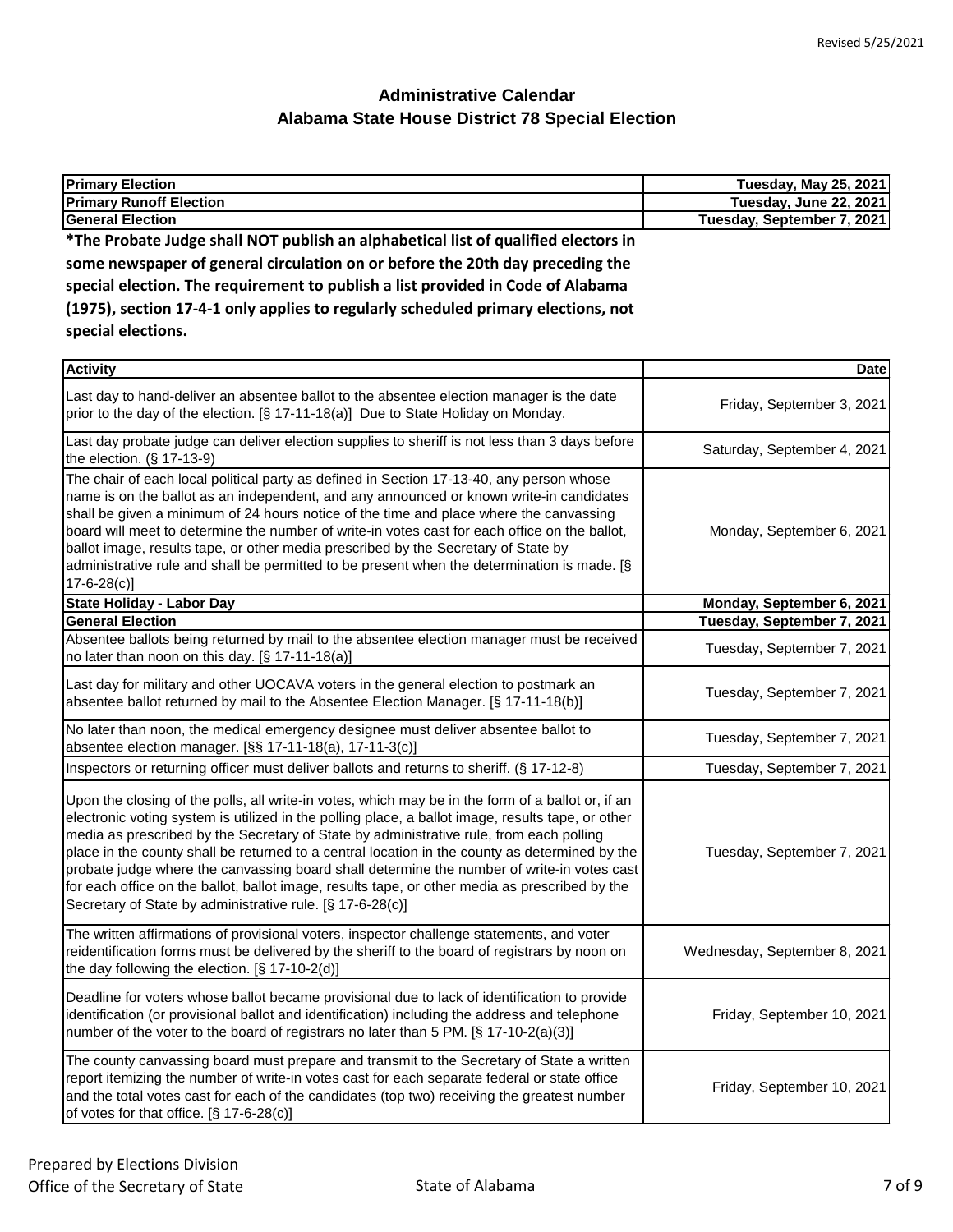| <b>Primary Election</b>                                                                                                                                                                                                                                                                                                                                                                                                                                                                                                                                                                                                                                                                                                                                                                                                                                                                                                                                                                 | Tuesday, May 25, 2021       |
|-----------------------------------------------------------------------------------------------------------------------------------------------------------------------------------------------------------------------------------------------------------------------------------------------------------------------------------------------------------------------------------------------------------------------------------------------------------------------------------------------------------------------------------------------------------------------------------------------------------------------------------------------------------------------------------------------------------------------------------------------------------------------------------------------------------------------------------------------------------------------------------------------------------------------------------------------------------------------------------------|-----------------------------|
| <b>Primary Runoff Election</b>                                                                                                                                                                                                                                                                                                                                                                                                                                                                                                                                                                                                                                                                                                                                                                                                                                                                                                                                                          | Tuesday, June 22, 2021      |
| <b>General Election</b>                                                                                                                                                                                                                                                                                                                                                                                                                                                                                                                                                                                                                                                                                                                                                                                                                                                                                                                                                                 | Tuesday, September 7, 2021  |
| *The Probate Judge shall NOT publish an alphabetical list of qualified electors in                                                                                                                                                                                                                                                                                                                                                                                                                                                                                                                                                                                                                                                                                                                                                                                                                                                                                                      |                             |
| some newspaper of general circulation on or before the 20th day preceding the                                                                                                                                                                                                                                                                                                                                                                                                                                                                                                                                                                                                                                                                                                                                                                                                                                                                                                           |                             |
| special election. The requirement to publish a list provided in Code of Alabama                                                                                                                                                                                                                                                                                                                                                                                                                                                                                                                                                                                                                                                                                                                                                                                                                                                                                                         |                             |
| (1975), section 17-4-1 only applies to regularly scheduled primary elections, not                                                                                                                                                                                                                                                                                                                                                                                                                                                                                                                                                                                                                                                                                                                                                                                                                                                                                                       |                             |
| special elections.                                                                                                                                                                                                                                                                                                                                                                                                                                                                                                                                                                                                                                                                                                                                                                                                                                                                                                                                                                      |                             |
| <b>Activity</b>                                                                                                                                                                                                                                                                                                                                                                                                                                                                                                                                                                                                                                                                                                                                                                                                                                                                                                                                                                         | <b>Date</b>                 |
| The county canvassing board must post a notice stating the number of write-in votes cast in<br>each office on the ballot and, for each specific county office on the ballot, stating whether<br>the number of write-in votes cast for the office is greater than or equal to the difference in<br>votes between the candidates receiving the greatest number of votes for the specific county<br>office. The notice shall be posted on the door of the courthouse and any other place<br>deemed appropriate by the canvassing board including, but not limited to, a county website.<br>$[S$ 17-6-28(c)]                                                                                                                                                                                                                                                                                                                                                                                | Monday, September 13, 2021  |
| The county canvassing board must determine whether the number of write-in votes cast is<br>greater than or equal to the difference in votes between the candidates receiving the<br>greatest number of votes for the specific county office. [§ 17-6-28(c)]                                                                                                                                                                                                                                                                                                                                                                                                                                                                                                                                                                                                                                                                                                                             | Monday, September 13, 2021  |
| Upon receipt of all county reports setting out the number of write-in votes for each federal or<br>state office, the Secretary of State shall determine whether the number of write-in votes cast<br>statewide for any specific federal or state office is greater than or equal to the difference in<br>votes between the candidates receiving the greatest number of votes for that office. In the<br>event the Secretary of State determines that the number of write-in votes cast statewide for<br>any federal or state office is greater than or equal to the difference in votes between the<br>candidates receiving the greatest number of votes for that office, no later than noon on the<br>first Monday following the election, the Secretary of State shall notify each probate judge<br>from a county where write-in votes for that office were cast that the write-in votes for that<br>office shall be counted and reported as provided in this section. [§ 17-6-28(c)] | Monday, September 13, 2021  |
| Last day for Absentee Election Manager to receive a ballot cast by military or other<br>UOCAVA voters and returned by mail for the general election. [§ 17-11-18(b)]                                                                                                                                                                                                                                                                                                                                                                                                                                                                                                                                                                                                                                                                                                                                                                                                                    | Tuesday, September 14, 2021 |
| Upon determining the number of write-in votes as required, all ballots, ballot images, or<br>وعوار واحترزته وجرا المواجر وعارب فكنعوط والمطلب والموسون بناجام روما المواجر ومغوري وبن وغنس والإنزيز ومحرمه وعلان                                                                                                                                                                                                                                                                                                                                                                                                                                                                                                                                                                                                                                                                                                                                                                        | $T_{i}$                     |

| results tapes with write-in votes shall be delivered to the sheriff who shall securely keep<br>them in the same manner as provisional ballots are kept. $\S$ 17-10-2(d)]                                                                                                                                                                                                                           | Tuesday, September 14, 2021 |
|----------------------------------------------------------------------------------------------------------------------------------------------------------------------------------------------------------------------------------------------------------------------------------------------------------------------------------------------------------------------------------------------------|-----------------------------|
| When the number of write-in votes for any specific office is greater than or equal to the<br>difference in votes between the candidates receiving the greatest number of votes for that<br>office write-in votes shall be counted at the same time and in the same manner as<br>provisional ballots are counted. [§ 17-10-2(f)]                                                                    | Tuesday, September 14, 2021 |
| The board of registrars must deliver the provisional voter affirmations and inspector<br>challenge statements, with the certified findings attached, to the probate judge no later than<br>noon, 7 days after the election. [§ 17-10-2(e)]                                                                                                                                                         | Tuesday, September 14, 2021 |
| The canvassing board for poll workers shall tabulate provisional ballots which have been<br>certified by the board of registrars. The canvassing board must certify the results of the<br>provisional votes cast and must post one copy in the courthouse and must seal one copy<br>into a container designated for each political party at noon, 7 days after the election. [§ 17-<br>$10-2(f)$ ] | Tuesday, September 14, 2021 |